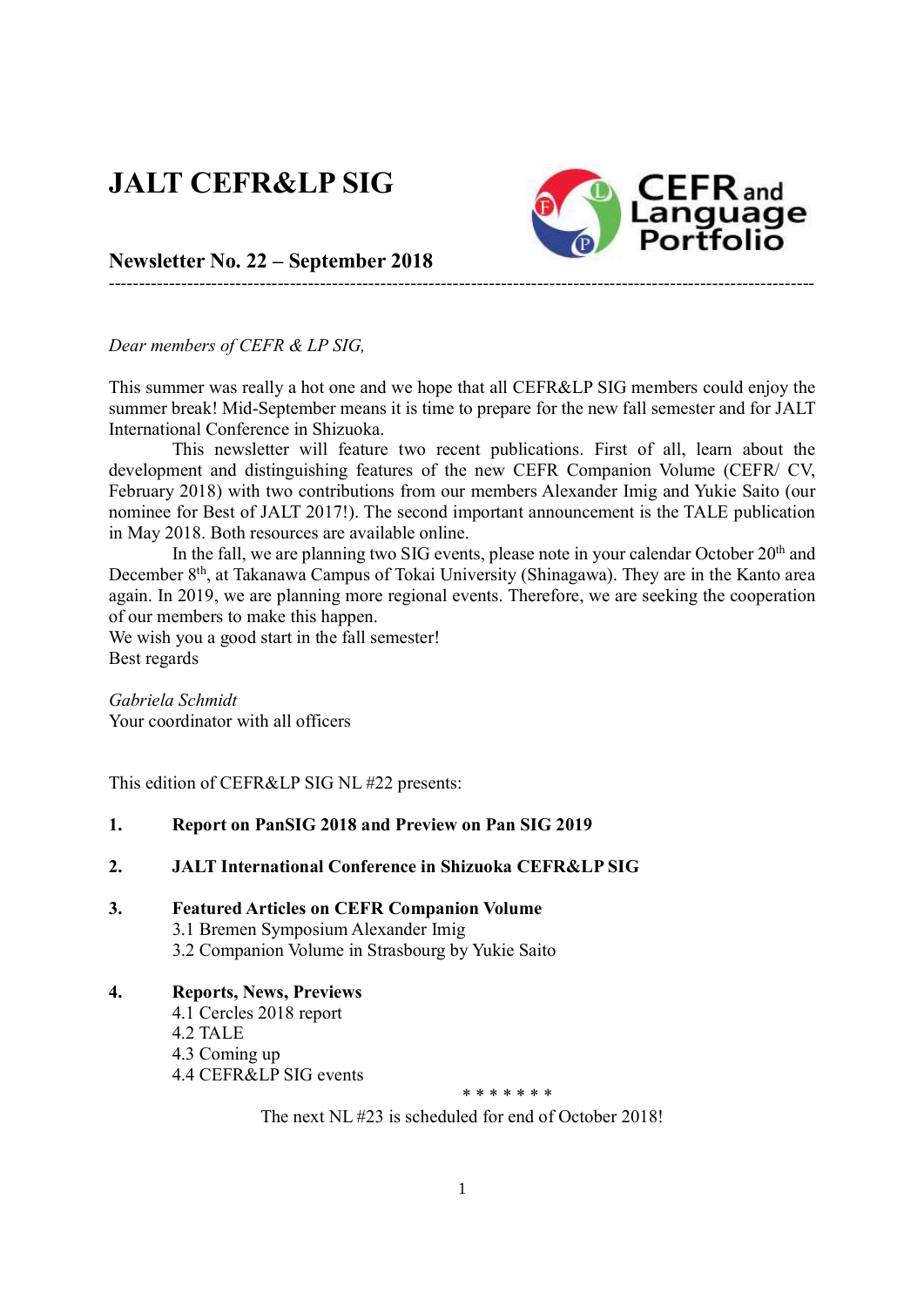## 1. Reports on PanSIG 2018 and preview on PanSIG 2019

On May  $19<sup>th</sup>$  and  $20<sup>th</sup>$ ,  $2018$  Pan SIG 2018 took place in Tokyo at Toyo Gakuen University (Hongo Campus). The CEFR & LP SIG took part with officers involved in the organizing committee as well as hosting a SIG table and of course the SIG Forum with our member and officer Rebecca Schmidt as a special guest. This year, the CEFR & LP SIG sponsored Mark DeBoer as our featured speaker at Pan SIG, giving a talk on CLIL and why the CEFR is useful for assessment.

Next years' PanSIG 2019 (http://pansig.org/) will take place in Kobe at Konan University on May  $18<sup>th</sup>$  and  $19<sup>th</sup>$ . This would be a great opportunity to get involved in the SIG, in JALT and connect with the FLT community. The CEFR&LP SIG will be active in PanSIG 2019, a grassroot experience you should not miss! If you are interested, please feel free to contact me or our officers at JALT International Conference or by e-mail.

Get involved at PanSIG as a volunteer: reviewing process submissions, working with the organizing team, presenting at the SIG Forum, being at the SIG table, reviewing publications.

Wanted: Theme for CEFR&LP SIG Forum for PanSIG 2019 !!! Please submit your suggestions by December  $10<sup>th</sup>$ , 2018!

## 2. JALT International Conference

JALT International 2018 will be held in Shizuoka on November 23rd to 26<sup>th</sup>, 2018.

## Sunday, November 25th (Shizuoka) 11:35 - 12:20 AGM , 12:30 - 14:00 Forum

## AGM

#### CEFR & LP SIG Annual General Meeting

Presenters: Schmidt, Maria Gabriela - Nihon University CHS; Nagai, Noriko - Ibaraki University; Naganuma, Naoyuki - Tokai University; Birch, Gregory - Seisen Jogakuin College; Imig, Alexander - Chukyo University

is scheduled for:

- Day: Sunday, November 25th
- Time:  $11:35$  AM  $12:20$  PM (45 minutes)
- Room: 905

 $\bullet$ 

Short Summary: All members of CEFR&LP SIG and those interested in becoming a member are kindly invited to take part in the annual AGM. All SIG officers will submit a report on their activities in 2018. One special topic to discuss and decide on will be the revision of the SIG's constitution.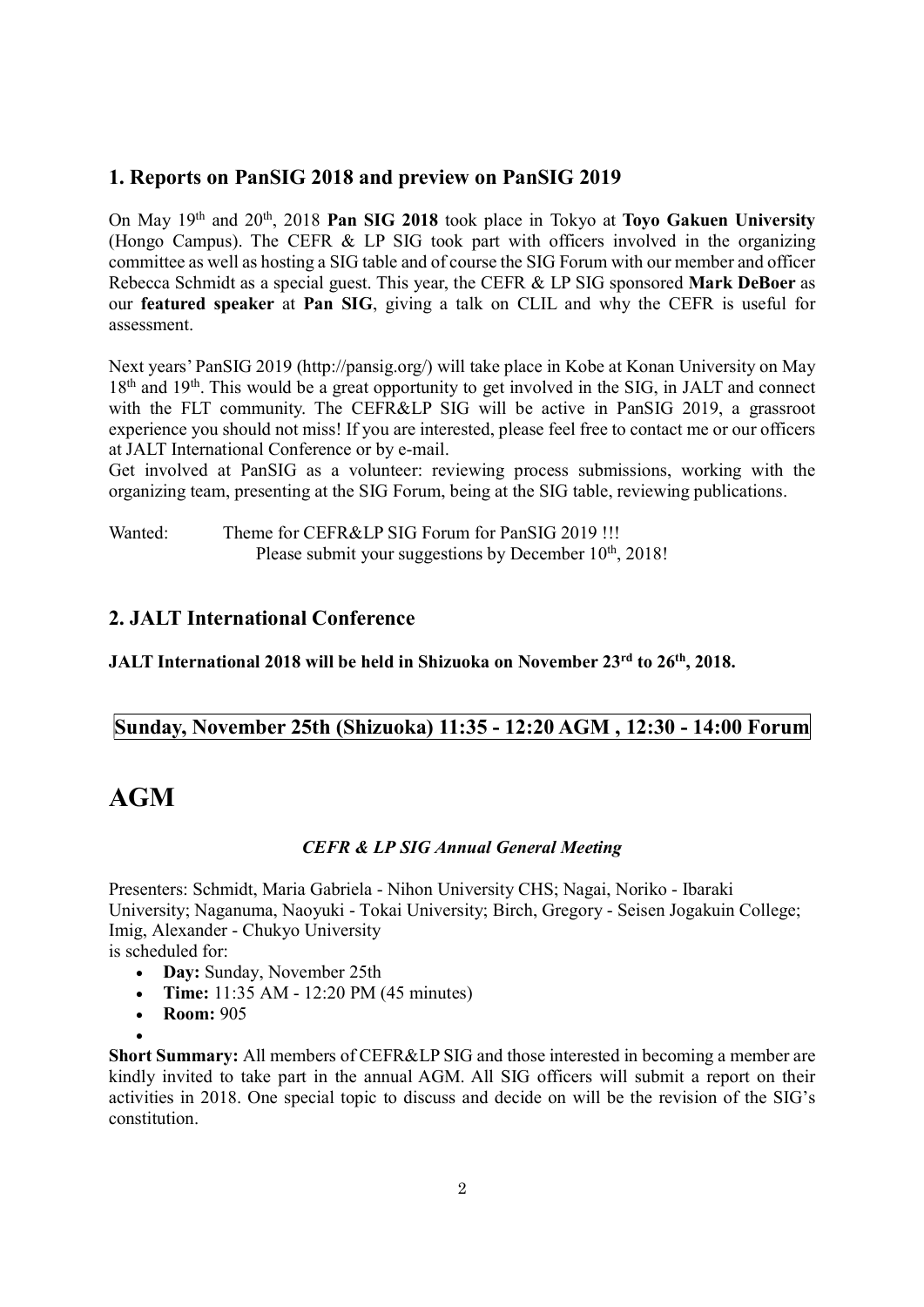## SIG-Forum

## CEFR-Informed Teacher Training and Development

Presenters: Schmidt, Maria Gabriela – Nihon University CHS; Nagai, Noriko - Ibaraki University; Naoyuki, Naganuma - Tokai University; Birch, Greg - Seisen Jogakuin College; Imig, Alexander - Chukyo University is scheduled for:

- Day: Sunday, November 25th
- Time:  $12:30 \text{ PM} 2:00 \text{ PM} (90 \text{ minutes})$
- Room: 1003

Short Summary: Although it is not discussed extensively in the CEFR, it is well recognized that teacher training and development is essential once the CEFR is to be incorporated in language teaching and assessment and implemented in the local context. This forum will discuss CEFRinformed resources to support teacher training and development with reference to the new CEFR Companion Volume (2017), ECML's EPOSTL and CEF-ESTIM and Equals' EPG. Other materials and several case studies are also discussed.

#### Best of JALT nominated by CEFR&LP SIG: Yukie Saito

Our member Yukie Saito was nominated as Best of JALT for CEFR&LP SIG for her contribution to the edited volume EPS 6 (2017) "Developing a portfolio for English as a tool for global communication". We are looking forward to the ceremony at JALT on November  $24<sup>th</sup>$ ,  $2018$ .

#### Congratulations Yukie!

#### SPECIAL FEATURE

#### 3. The road to the CEFR Companion Volume

### 3.1 Report about the  $6<sup>th</sup>$  Bremen Symposium (24<sup>th</sup>-25<sup>th</sup> February 2017 by Alexander Imig (Chukyo University)

While it seems to be a bit outdated to write about a conference which took place approximately one and half years ago, this is certainly not the case, as this report (hopefully) reveals. The biennial Bremen Symposium has developed into an important event for Applied Linguistics in Europe and the topic for that year was: "The Common European Framework of Reference for Languages – How to deal with its gaps?" The featured speaker was Brian North, introducing the main features of the CEFR Companion Volume, which was scheduled to be published later that year and CEFR&LP SIG had two presentations in different workshops at that Symposium.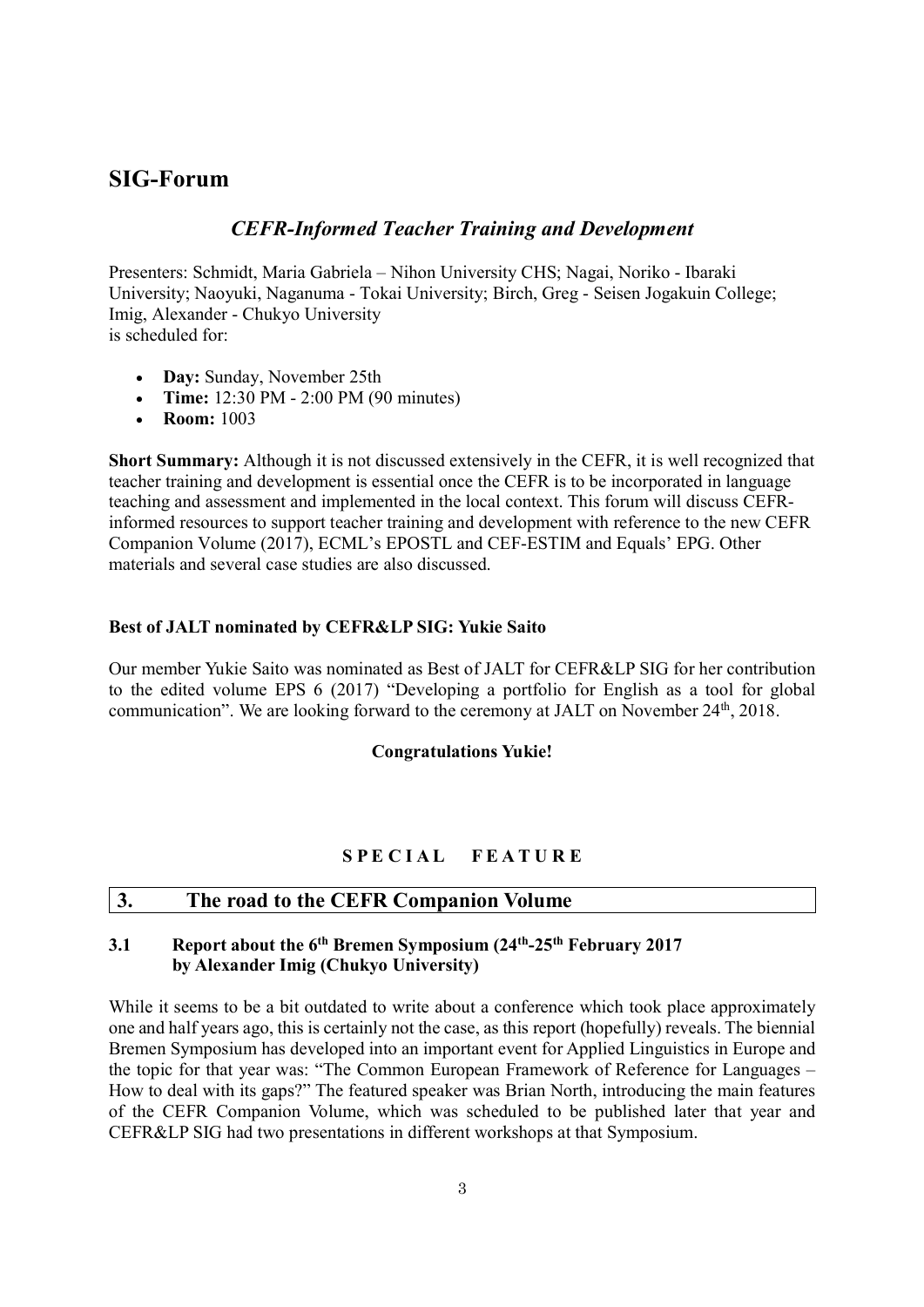#### 3.1.1 Brian North on Mediation and the CEFR at 6<sup>th</sup> Bremen Symposium 2017 by Alexander Imig (Chukyo University)

The Keynote speech of Brian North, "Mediation and the CEFR: Descriptors for an undervalued concept", gave insights into one of the central features of the new CEFR Companion Volume. "Mediation" was also a concept in the original version of the CEFR, which is by the way of course still valid. The new CEFR Companion Volume (published in April 2018) is meant to be a supplement (therefore "Companion Volume") to the original CEFR (2001). In the CEFR, "Mediation" was described as part of "Communicative language activities and strategies" (CEFR 2001:57), as a language activity, together with reception, production and interaction. This is still true for the new Companion Volume, but from 2018, mediation is a language activity with a scaled set of descriptors. While Brian North was not giving details of the descriptors, he explained the range of the concept in the Companion Volume. Mediation is now more than translating between languages. It is a mode of processing texts, concepts or communication between different people. Another important aspect of Brian North's speech was the development of the new scales. He was not only covering the concept of mediation, rather he was giving examples from different aspects of the new Companion Volume (including sign language). For the sake of brevity, this review concentrates on the development of the Mediation scales, which is covered in the Text, "Developing Illustrative Descriptors of Aspects of Mediation for the CEFR" (North 2016, see ULRs), which Brian North was also referring to. The whole process followed a mixed-methods approach, where qualitative and quantitative methods were combined, and it can be divided into three phases (see: Developing 2016, Section 5). In these three phases, the new descriptors were discussed in workshops, arranged with 137 institutions (phase one and two). Phase three was an online survey in English and French, which was carried out with different networks. The whole process made sure that the mediation scales are suitable for a wide context beyond learning and teaching.

#### 3.1.2 CEFR&LP SIG related presentations at 6th Bremen Symposium 2017 by Alexander Imig (Chukyo University)

The CEFR & LP SIG was also an active participant at the Bremen conference, contributing two presentations in different sections. It was a challenge to integrate the range of research from the first kaken project on developing a textbook for academic English on the level B1/B+ to the second on critical, constructive assessment of CEFR-informed language teaching to the ongoing project on developing a toolkit for teachers.

The first presentation was part of a workshop about material development with the title "Connections to the MAGICC of academic writing – Platforms for Transcontinental Material distribution". The MAGICC project was an EU-funded project (via the "lifelong learning" funding scheme) about the development of academic (language) skills, which was carried out by various European universities. The goal of our presentation was an attempt to discuss international material development on the basis of European and Japanese research. Introducing the notion of platforms, which was of course related to the development of the new CEFR & LP homepage, we argued that a website is not only a platform to disseminate research, but also suited for material development. The URL of the Homepage, which is still a work in progress is: https://cefrjapan.net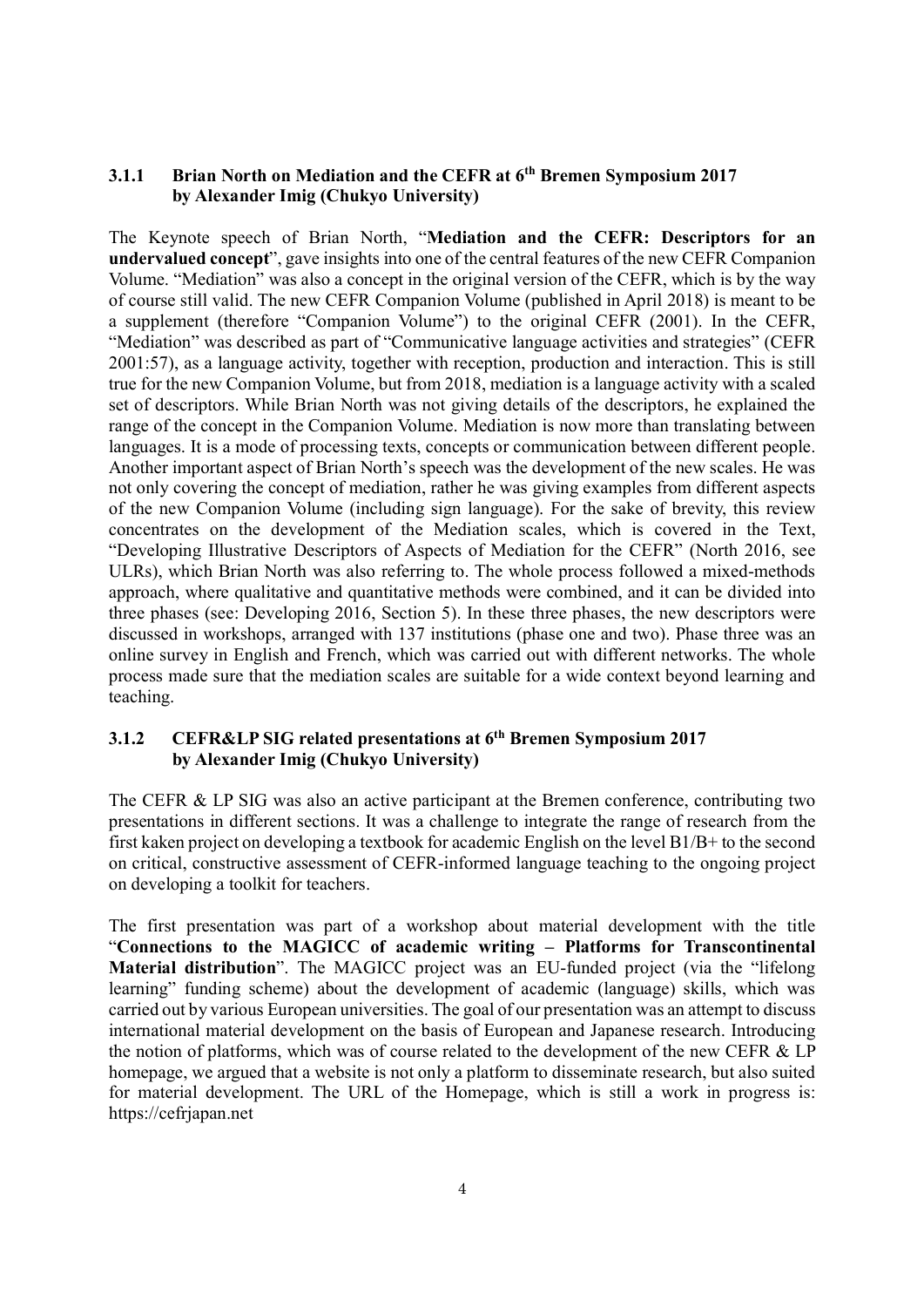The second presentation, "The CEFR as an immigrant in the globalised world - Considerations from an Asian perspective", was not only an introduction to the edited volume "Critical, Constructive Assessment of CEFR-informed Language Teaching in Japan and Beyond" (English Profile Studies 6, 2017), but also a contribution from an Asian perspective in section "Conceptual considerations on the CEFR".

The whole conference was not only an opportunity for the discussion of the CEFR in Europe and Asia, especially in Japan, but also an impressive manifestation of the fact that research on the CEFR is still an important issue in Japan and Europe.

See the short reports on Bremen by Morten Hunke in CEFR&LP SIG NL #17 (September 2017).

#### Announcement:

7 th Bremen Symposium on language learning and teaching at universities

RETHINKING THE LANGUAGE LEARNER Paradigms – Methods - Disciplines

Thursday February 28 to Saturday March 2, 2019 at University of Bremen Deadline for Submission October 26th, 2018 https://www.fremdsprachenzentrum-bremen.de/2110.0.html?&L=1

#### 3.2 Report about the Launching Conference on "Building Inclusive Societies through Enriching Plurilingual and Pluricultural Education" (At the Council of Europe in Strasburg on May16-17 in 2018)

by Yukie Saito (Waseda University)

The Launching Conference on "Building Inclusive Societies through Enriching Plurilingual and Pluricultural Education" was held at the Council of Europe in Strasburg on May16-17 in 2018. The objective of the conference was to launch the CEFR Companion Volume (CEFR/ CV) with new descriptors, which is a complement to the existing "Common European Framework of Reference for Languages: Learning, teaching, assessment". About 150 policy makers, curriculum developers, representatives from language education institutions and associates, teacher educators and practitioners, and researchers from a variety of countries gathered to learn the background of developing the CEFR/ CV, discuss implications, opportunities, and challenges for language learning, teaching and assessment, and consider how the CEFR/ CV can be successfully implemented. On the first day of the conference, Günther Schneider talked about the background of developing the CEFR/ CV in his keynote. He stated the importance of clarifying the purpose of the CEFR and emphasizing the richness of the CEFR, reflecting on the current status quo of too much focus on using the CEFR and its descriptors for assessment purposes only. The presentation, "Completing the CEFR descriptive scheme: the CEFR Company Volume" by Brian North, Anthony Green, and Rosanna Margonis-Pasinetti, followed. In the CEFR/ CV, the key concept is "Mediation", which emphasizes co-construction of meaning in interaction and constant movement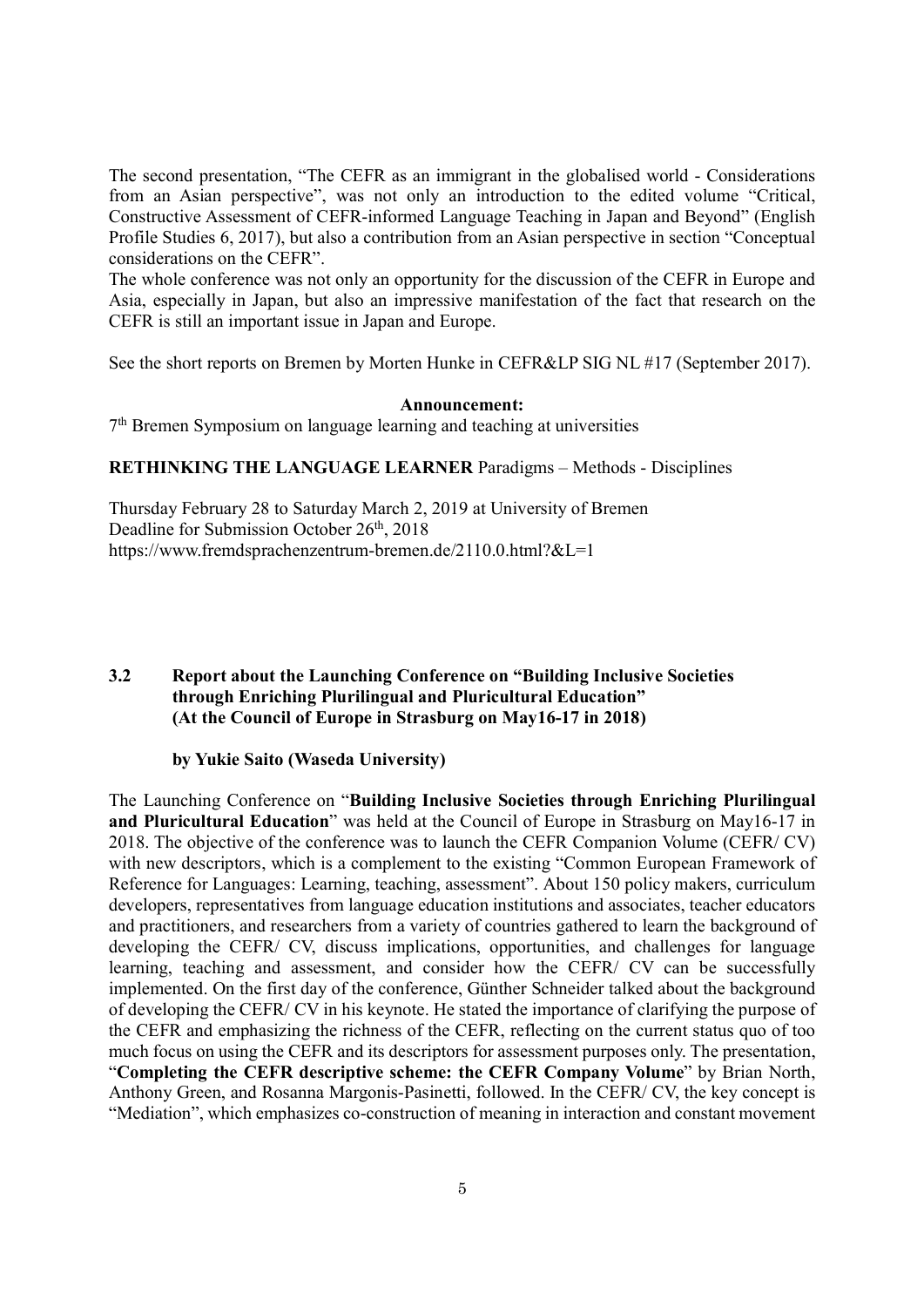between the individual and social level in language learning. Regarding "Mediation", Enrica Piccardo, Daniela Fasoglio, and Vincent Folny made a presentation titled as "Mediation: A paradigm shift in language education". Following that, the results of pilot studies related to the CEFR/ CV were presented.

Brian North made a summary talk of the background of developing the CEFR/ CV, new descriptors, and revised descriptors from the CEFR 2001. He emphasized the importance of reinforcing all aspects of the CEFR, focusing more on learning and teaching, reflecting on the current trend that too much focus has been laid on assessment. He also addressed the shift from learning and teaching four skills of listening, reading, speaking, and writing to learning and teaching four modes of reception, production, interaction, and mediation because communication is an integral part of tasks where participants engage in the four modes or a combination of two or more of these. The CEFR presents the language user and learner as a 'social agent', acting in the social world and exerting agency in the learning process. From that perspective, North also underlined the importance of a language user and learner as a social agent who engages in negotiation of meaning in interaction and in co-construction of meaning in mediation while mobilizing plurilingual and pluricultural competences. The significance of a paradigm shift in language education in the  $21<sup>st</sup>$ century was also addressed. What he mentioned as examples of the paradigm shift in education are from grammar to use, from language as code to language as action/ collaboration, from four skills to integrated mode of communication, from producing and receiving to constructing meaning, from a unidimensional view to multidimensional views, from a native speaker as a model to a proficient speaker, from multilingualism to plurilingualism, and from elitist education to inclusive education. In the CEFR/ CV, new scales for online interaction, mediation, plurilingual and pluricultural competence, and signing competence were added. Regarding changes of descriptors, Anthony Green presented his findings of analyzing changes from the CEFR 2001 to the CEFR/ CV. According to him, descriptors at the Pre-A1 level were added and new descriptors from A1, A2, A2+, B1, B1+, B2, B2+, C1, and C2 were also added, 15 descriptors were adapted, and 13 references to "native speakers" were eliminated, the latter implies focus more on phonological intelligibility rather than native speakers as a learners' model.

In the afternoon on the first day, the participants were divided into four groups, a group of policy makers and curriculum developers, a group of language education institutions and associations, a group of teacher educators and practitioners, and a group of researchers, and they took part in Workshop 1 and discussed implications, opportunities, and challenges of the CEFR/ CV and measures to deal with the challenges reflecting the presentations in the morning and afternoon sessions. In Workshop 2, as representatives of the groups from Workshop1, they were assigned to four different groups and shared what they discussed in each group and considered practical implementations of the CEFR/ CV in terms of curriculum alignment, meditation, action orientation, and plurilingual and pluricultural education. Following Workshop 2, they went back to the original groups of Workshop 1 and discussed recommendations for users of the CEFR/ CV and created a draft action plan for a case study to implement the CEFR/ CV. Personally, I participated in Workshop 1 and 3 as a teacher educator and in a group of curriculum alignment in Workshop 2. Though whether we can incorporate concepts and contents of the CEFR/ CV or not and to what degrees we can incorporate may be different depending on each participant from different countries, working together to discuss the possibility of better language education reflecting the CEFR/ CV was meaningful and significant.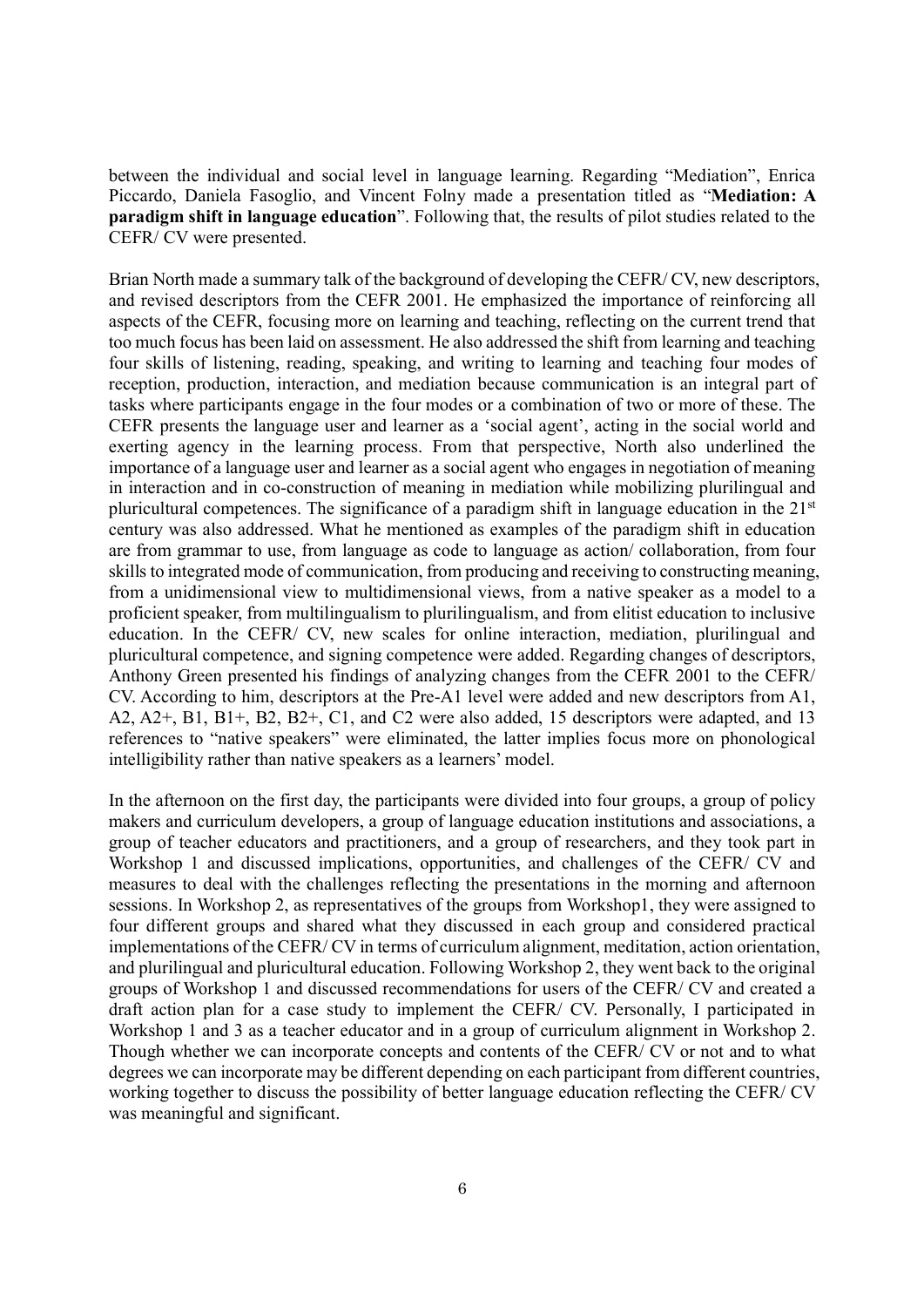Even in Japan, the degree to which we can incorporate concepts and contents of the CEFR/ CV will vary as there are a variety of learning and teaching contexts. At the individual level, I would like to see the possibility of analyzing and adapting/ adopting new descriptors related to mediation and online and writing interaction, which are relevant in modern language education along with the rapid pace of globalization and the development of information technology. New descriptors about literature such as reading as a leisure activity in the CEFR/ CV might be incorporated in activities of extensive reading. Implementing and incorporating the CEFR/ CV may not be challenging at individual levels; however, it might be challenging at social levels. For instance, a new Course of Study for senior high schools, which will be implemented in 2022, was announced in 2018 (MEXT) and it reflects five modes from the CEFR (2001): listening, reading, spoken interactions, spoken production, and writing. In addition, as one of the educational reform plans, externally available four-skill English tests will be introduced (MEXT, 2017). The National Center for University Entrance Examinations (2018) accredited 8 four-skill English tests and for the selection process of them, the CEFR 2001 was used as a reference. From 2020, the levels of the CEFR will be used in applications of entrance examinations along with results of each test. The original CEFR was issued in 2001 and since then, more than 17 years have passed. As time goes by, especially as information technology evolves in the 21<sup>st</sup> century, changes in language learning and teaching are inevitable. Additions and revisions presented in the CEFR/ CV are what were awaited; thus, to review the additions and revisions in the CEFR/ CV and reflect on them will be necessary, taking into consideration the social level in Japan in the future.

URLs (Accessed September 5, 2018)

Council of Europe (2016). Developing Illustrative Descriptors of Aspects of Mediation for the CEFR.

Retrieved from: https://rm.coe.int/developing-illustrative-descriptors-of-aspects-of-mediationfor-the-co/1680713e2c

Council of Europe (2018). CEFR Companion Volume with New Descriptors. Retrieved from: https://rm.coe.int/cefr-companion-volume-with-new-descriptors-2018/1680787989

MEXT. (2017). 大学入学者選抜改革について [Reforms of Selecting University Entrants]. Retrieved from http://www.mext.go.jp/b\_menu/houdou/29/07/1388131.htm

MEXT. (2018). 高等学校学習指導要領 [The Course of Study for senior high schools guidelines]. Retrieved from http://www.mext.go.jp/a\_menu/shotou/new-cs/1384661.htm

National Center for University Entrance Examinations. (2018).「大学入試英語成績提供システ ム」の参加要件確認結果について [About the result of the requirements of participation in "the system of providing results of university entrance English examinations"] Retrieved from http://www.dnc.ac.jp/news/20180326-02.html

\* \* \* \* \* \*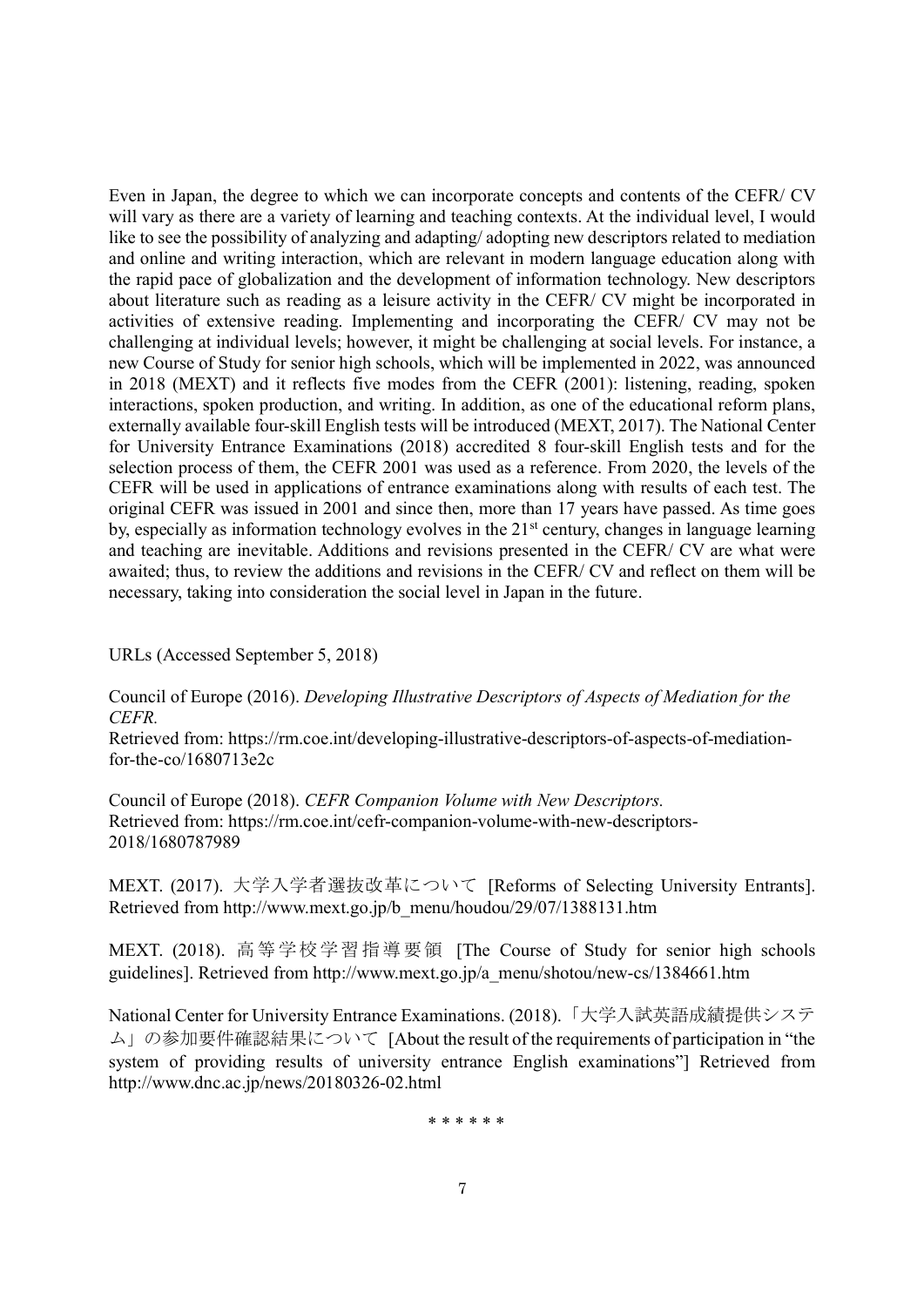## 4. More reports and news

#### 4.1 CERCLES 2018 Poznan

The proposal of our research group on "Teacher development: Resources and devices to promote reflective attitudes toward their profession" was accepted and we had the opportunity to hold a workshop at XV CercleS 2018 (www.cercles2018.put.poznan.pl) in Poznan Poland, presenting our research and our SIG for the first time at a CercleS International Conference. CercleS (www.cercles.org) is a highly renown organization holding international conferences every two years for the Language Centers in Europe of Higher Education, and publishing the Language Learning in Higher Education Journal.

We presented the results of our third kaken research project, introducing the situation of foreign language teaching in Japan related to the CEFR and the purpose of our SIG. The first part of the hands-on workshop focused on how to analyze the can do-descriptors and to modify them for the participants' own class objectives. The second part dealt with how to create tasks for assessment using the modified descriptors. The hands-on approach of the workshop was very much welcomed and the discussion and feedback were very positive. See some selected answers from the feedback: (1) "I understood it already but I think the way you colored the texts in the chart was very helpful to make it more accessible to students."

(2) "I've got a detailed information and an algorithm of how this can be done."

(3) "I think it was very interesting to see a presentation prepared by you who live and work in and come from Japan."

It was really a very special opportunity to share our research, thoughts and exchange opinions on using the CEFR in various contexts. The CEFR in Europe is something normal, but the amount of research and the discussion happening in Japan on the CEFR is very special and should be disseminated more in various international contexts.

The next CercleS conference will be in Brno (Czech Republic) on September 10-13, 2020.

## 4.2 TALE project

TALE project reads as "Teachers' Assessment Literacy Enhancement" project. http://taleproject.eu/

In May 2018, "Handbook of Assessment for Language Teachers" was issued by the TALE project:

Tsagari, D., Vogt, K., Froelich, V., Csépes, I., Fekete, A., Green A., Hamp-Lyons, L., Sifakis, N. and Kordia, S. (2018). Handbook of Assessment for Language Teachers. Nicosia, Cyprus. ISBN 978-9925-7399-0-5

It is downloadable from: http://taleproject.eu/mod/page/view.php?id=1200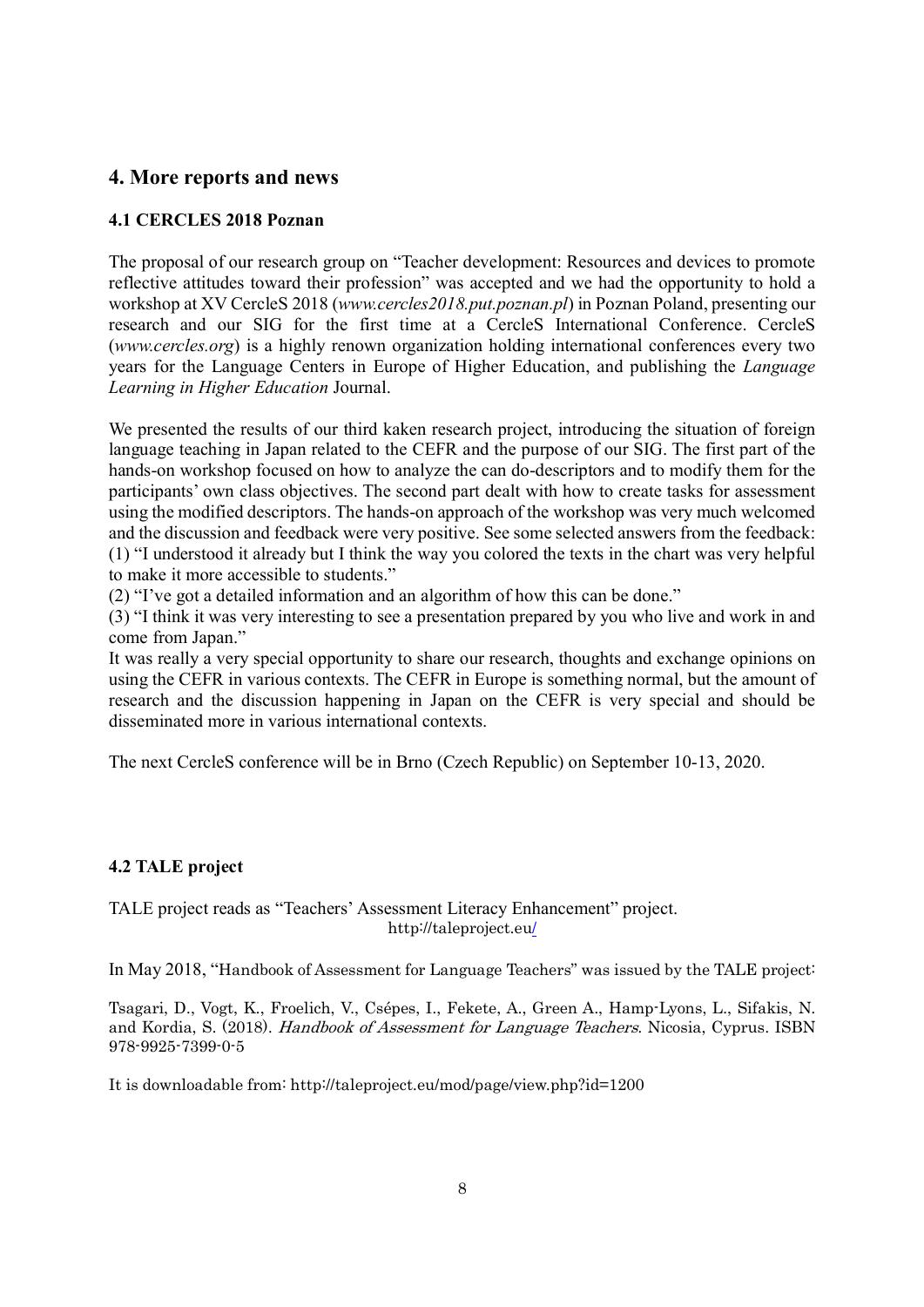#### 4.3 News and Previews

Conferences coming up

#### British Council New Directions 2018

22-23 October 2018, Grand Hyatt Kuala Lumpur, Malaysia

The conference for English Language Assessment specialists in connection with academia, policy and practice; showcasing innovative approaches and research locally, regionally and internationally.

 $\mathcal{L}_\text{max}$ 

https://www.britishcouncil.my/new-directions

## JALT INTERNATIONAL CONFERENCE 2018

## Diversity and Inclusion

44th Annual International Conference on Language Teaching and Learning & Educational Materials Exhibition

## November 23th to 26th, 2018

Shizuoka Convention & Arts Center (Granship) Shizuoka City, Shizuoka, Japan

Registration for presenters until October 1st, 2018 Early Bird registration until October 23rd, 2018

https://jalt.org/conference \_\_\_\_\_\_\_\_\_\_\_\_\_\_\_\_\_\_\_\_\_\_\_\_\_\_\_\_\_\_\_\_

7 th Bremen Symposium on language learning and teaching at universities

RETHINKING THE LANGUAGE LEARNER Paradigms – Methods - Disciplines

Thursday February 28 to Saturday March 2, 2019 at University of Bremen Deadline for Submission October 26<sup>th</sup>, 2018 https://www.fremdsprachenzentrum-bremen.de/2110.0.html?&L=1

> PanSIG 2019 (http://pansig.org/) CFP – deadline December 22nd, 2018

\_\_\_\_\_\_\_\_\_\_\_\_\_\_\_\_\_\_\_\_\_\_\_\_\_\_\_\_\_\_\_\_